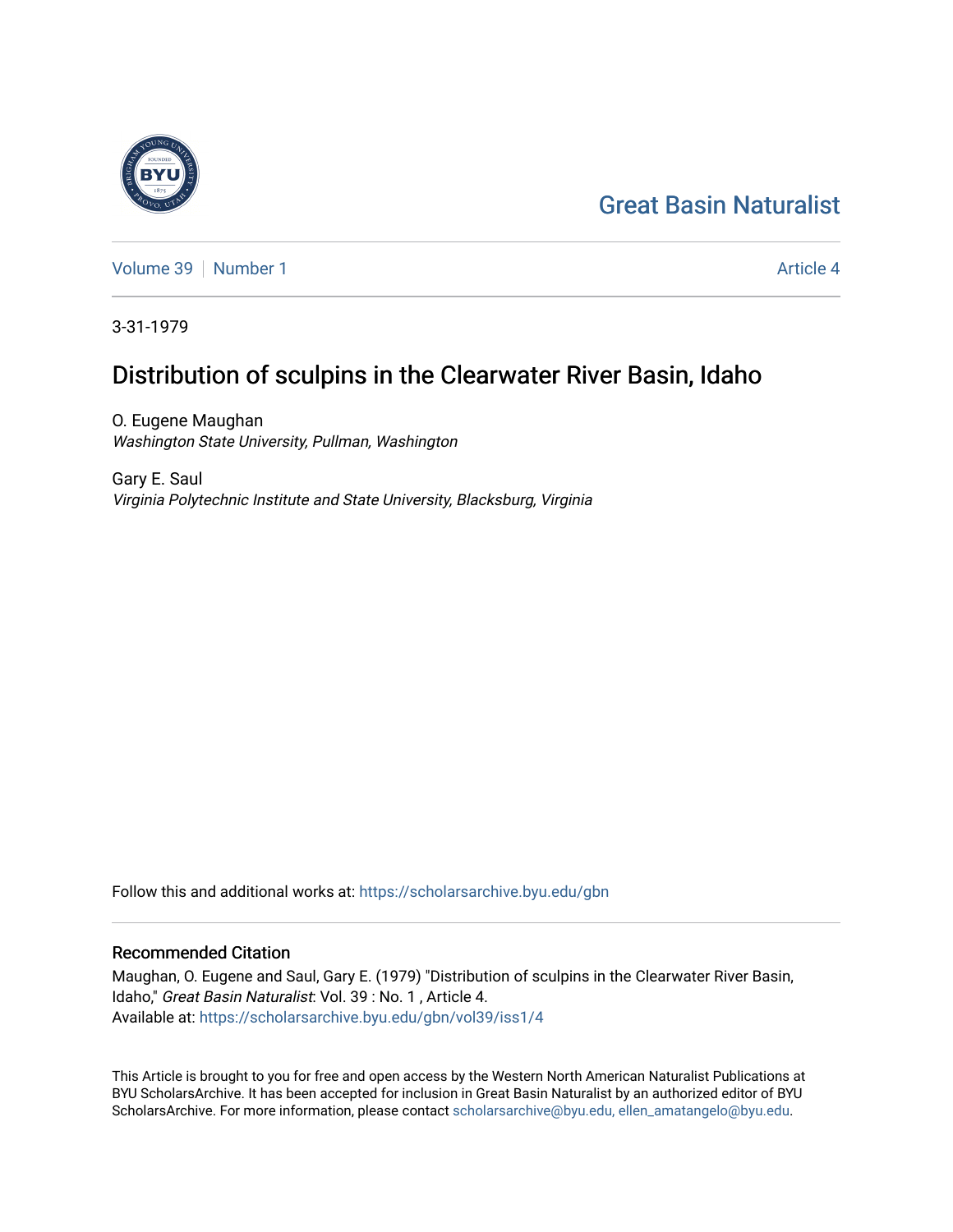#### DISTRIBUTION OF SCULPINS IN THE CLEARWATER RIVER BASIN, IDAHO

O. Eugene Maughan' and Gary E. Saul<sup>2</sup>

ABSTRACT.— The distributions of Cottus bairdi, C. rhotheus, and C. beldingi exhibited a highly significant positive degree of association. Conversely, the distribution of C. confusus exhibited a highly significant negative association with the distributional complex, C. bairdi, C. rhotheus, and C. beldingi. These species of sculpins can be grouped into two assemblages; one based on the distribution of C. confusus and the other based on the combined distributions of the other three species. The factor or factors limiting the downstream distribution of C. confusus or the upstream distribution of the other three species could not be positively identified. However, we hypothesize that competition between C. confusus and one or more members of the C. bairdi, C. rhotheus and C. beldingi complex is involved. In the area of overlapping distributions among C. bairdi, C. rhotheus, and C. bairdi we hypothesize that resource partitioning is occurring. However, the data did not allow evaluation of this hypothesis.

Species that are closely related and morphologically similar are often assumed to compete. It is further often assumed that si multaneous occurrence at a given location in dicates little or no competition, whereas ex clusion from a site indicates intense competition. Although this hypothesis is largely untested, the coordinated or contiguous distributions of closely related species suggests the opportunity to gain insight into species interactions where such a phenomenon occurs.

Competitive interaction between species of the same genus Cottus is probable, and information on the distribution of several species over a large area is available (Maughan 1976). The objective of this paper is to assess the degree of contiguity in the distribution of four species of sculpins from the Clearwater drainage in north central Idaho as a clue to the intensity of interspecific interactions.

#### MATERIALS AND METHODS

Fish were collected from 114 locations from June to September in 1969 and 1970. Collection sites were approximately 10 miles apart, and collections were made using a small Y net (Bond 1963) or a 6-ft seine in conjunction with a backpack electroshocker. In the Selway Bitterroot Wilderness area, only a seine was used. Fish were preserved in

10 percent formalin, and later transferred to 70 percent alcohol.

Repetitive Chi-square tests for species as sociation (Kershaw 1971) were conducted be tween individual species and various species complexes in an attempt to elucidate the as sociative distributions of C. bairdi, C. rhotheus, C. beldingi, and C. confusus.

#### **RESULTS**

The distributions of C. bairdi and C. rhotheus exhibited a highly significant positive degree of association (Table 1). These two species occurred together in 68 percent of all samples in which either species was taken. Likewise, the distribution of C. bel dingi demonstrated a highly significant positive association with the distributional complex of C. bairdi and C. rhotheus (Table 1). Cottus beldingi occurred in 92 percent of all

Table 1. Chi-square values for tests of species associ ation of four species of cottids from the Clearwater River drainage 1969-70.

| Species comparisons                                    | $X^2$        |  |
|--------------------------------------------------------|--------------|--|
| C. bairdi vs. C. rhotheus                              | 49°°         |  |
| C. beldingi vs. C. bairdi, C.<br>rhotheus              | $44^{\circ}$ |  |
| C. confusus vs. c. beldingi, C.<br>bairdi, C. rhotheus | $19.25$ °°   |  |

 $• (P < 0.01)$ 

<sup>- &#</sup>x27;Department of Zoology, Washington State University, Pullman, Washington 99163. Current address: Oklahoma Cooperative Fishery Research Unit,<br>Department of Ecology, Fisheries, and Wildlife, Oklahoma State University, Stil

<sup>&#</sup>x27;Department of Fisheries and Wildlife Sciences, Virginia Polytechnic Institute and State University, Blacksburg, Virginia 24061.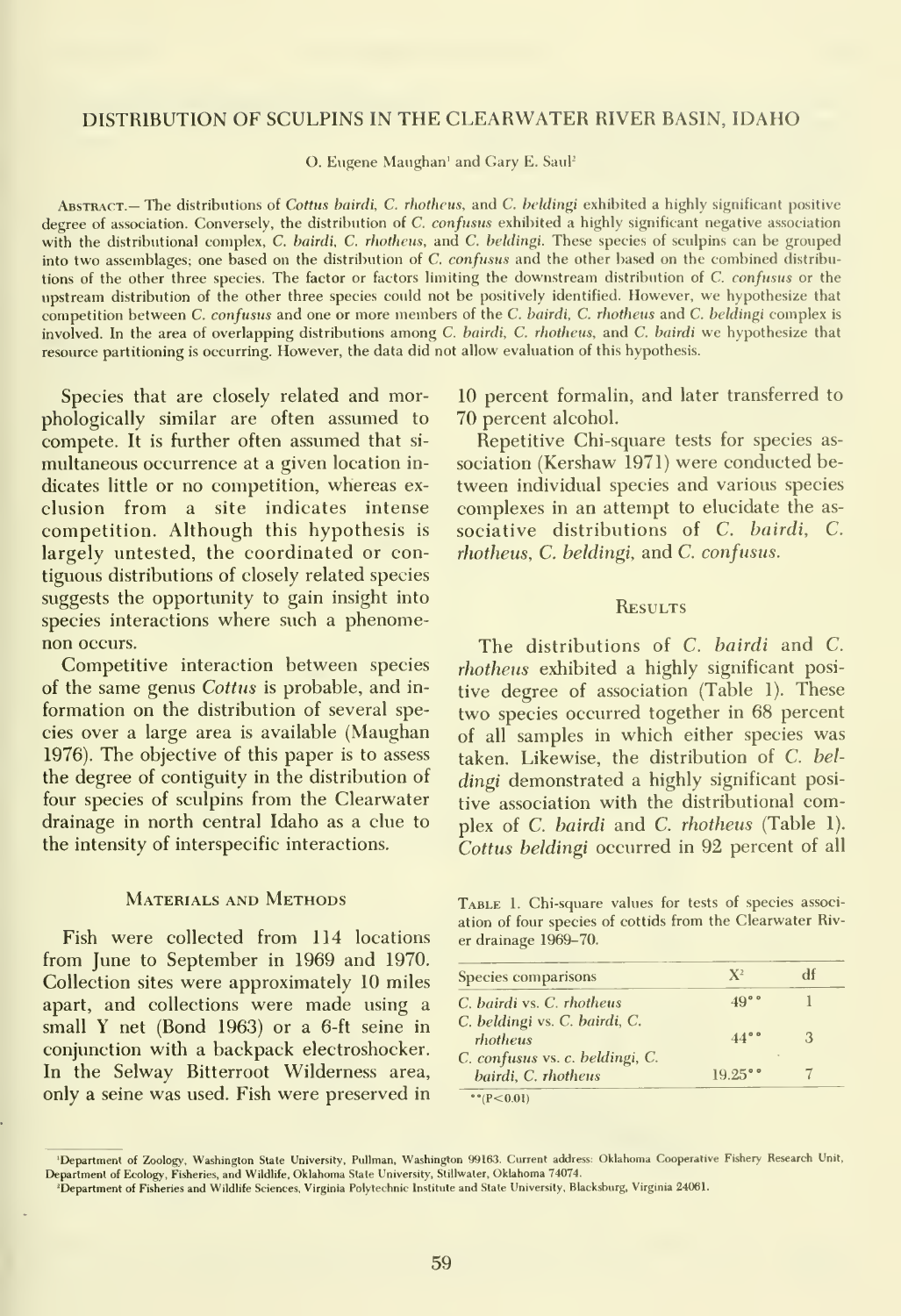collections in which either C. bairdi or C. rhotheus was taken and in addition appeared in 30.8 percent of all collections in which neither  $\tilde{C}$ . bairdi nor  $C$ . rhotheus was taken (Table 2, Fig. 1).

The distribution of C. confusus exhibited a highly significant negative association with the distributional complex of C. bairdi, C. rhotheus, and C. heldingi (Table 1). Cottus confusus appeared in only 13 percent of all collections in which either C. bairdi or C. rhotheus or C. beldingi was taken, but was present in 42.2 percent of all samples in which none of the other three species oc curred (Table 3, Fig. 2).

TABLE 2. Distributional frequency of occurrence of C. beldingi and the complex of C. bairdi and C. rhotheus.<sup>o</sup>



"The Chi-square contingency table presented is a modified form of the  $2\times4$  contingency table utilized in the analysis of C. beldingi vs. C. bairdi and C. rhotheus. The combinations of either C. bairdi or C. rhotheus occurring while the other was absent were collapsed into one cell for illustrative

purposes.<br>
\*\* Subscripts of 1, 2 correspond to *C. bairdi* and *C. rhotheus*, respectively.<br>  $+$  = presence - = absence



Fig. 1. Area of the Clearwater River basin occupied by one or more of the species C. beldingi, C. bairdi, and C. rhotheus.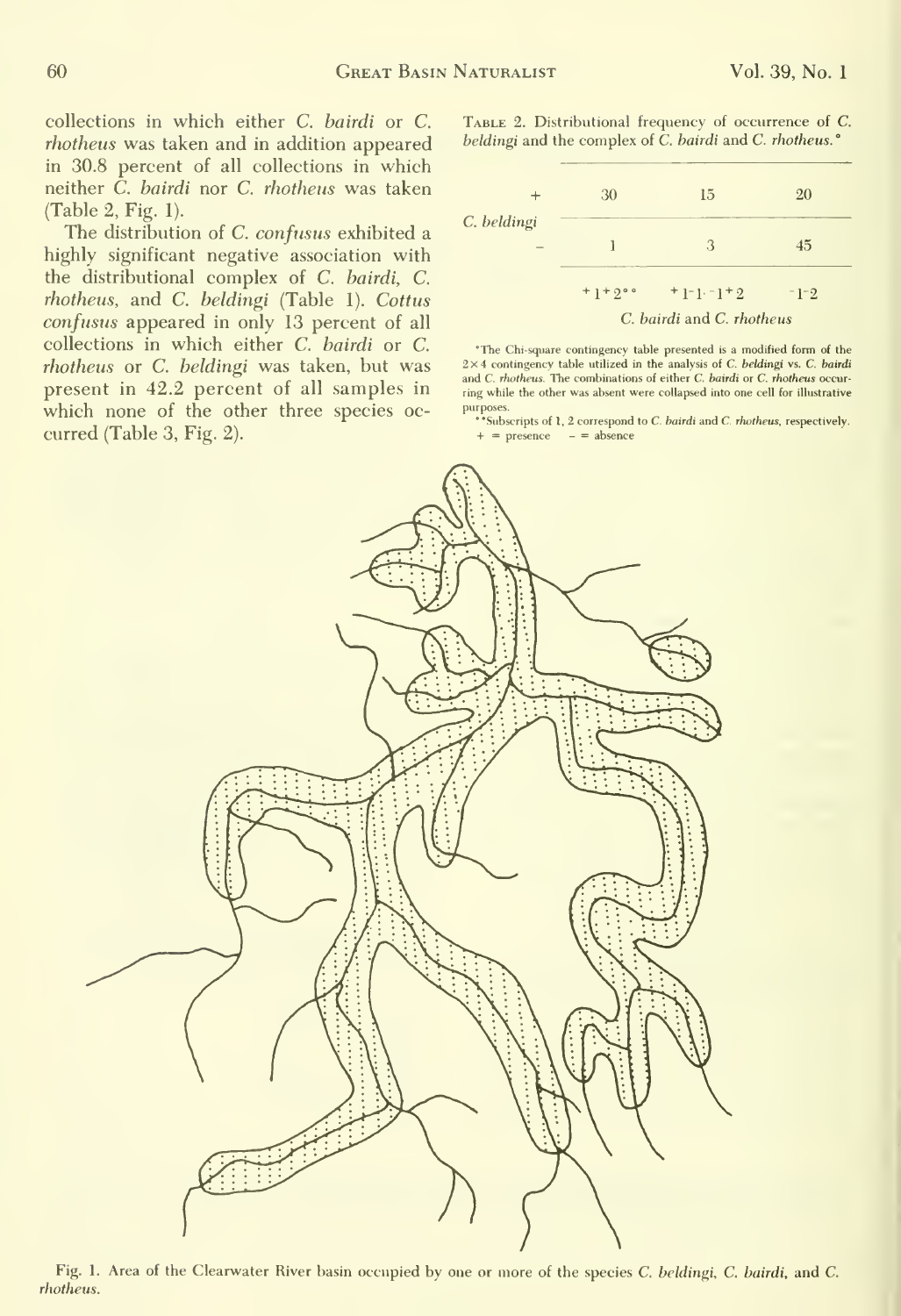|                  | 9        |                                         | --<br>19                                           |
|------------------|----------|-----------------------------------------|----------------------------------------------------|
| C. confusus<br>- | 28       | 32                                      | 26<br>The country of the complete complete and the |
|                  | $+1+2+3$ | $+1+2-3$<br>$-1 + 2 + 3$                | $-1-2-3$                                           |
|                  |          | C. bairdi, C. rhotheus, and C. beldingi |                                                    |

2×8 contingency table utilized in the Chi-square analysis of C. confusus vs. C. bairdi, C. Rhotheus. C. beldingi. All possible combinations of C. bairdi, C. rhotheus, and C. beldingi (except all present or all absent) have been col lapsed into one cell.

\*Subscripts of 1, 2,  $3 = C$ . bairdi, C. rhotheus, and C. beldingi, respectively.

 $+$  = presence  $-$  = absence

#### DISCUSSION

The findings of this study indicate that species of sculpins in the Clearwater system can be grouped into two major assemblages based on the distribution of C. confusus vs. the distribution of the C. rhotheus, C. bairdi, and C. beldingi complex. The data did not allow identification of the factor or factors limiting each species group. However, C. rhotheus, C. bairdi, and  $\overrightarrow{C}$ . *beldingi* would appear to be generally responding to the same factor or 'The Chi-square contingency table presented is a modified form of the factors. We believe that partitioning of resources is probable among C. bairdi, C. rhotheus, and C. beldingi in areas of coexistence, and that extreme competition occurs between that complex and C. confusus  $(X^2)$ 



Fig. 2. Area of Clearwater River basin occupied by C. confusus.